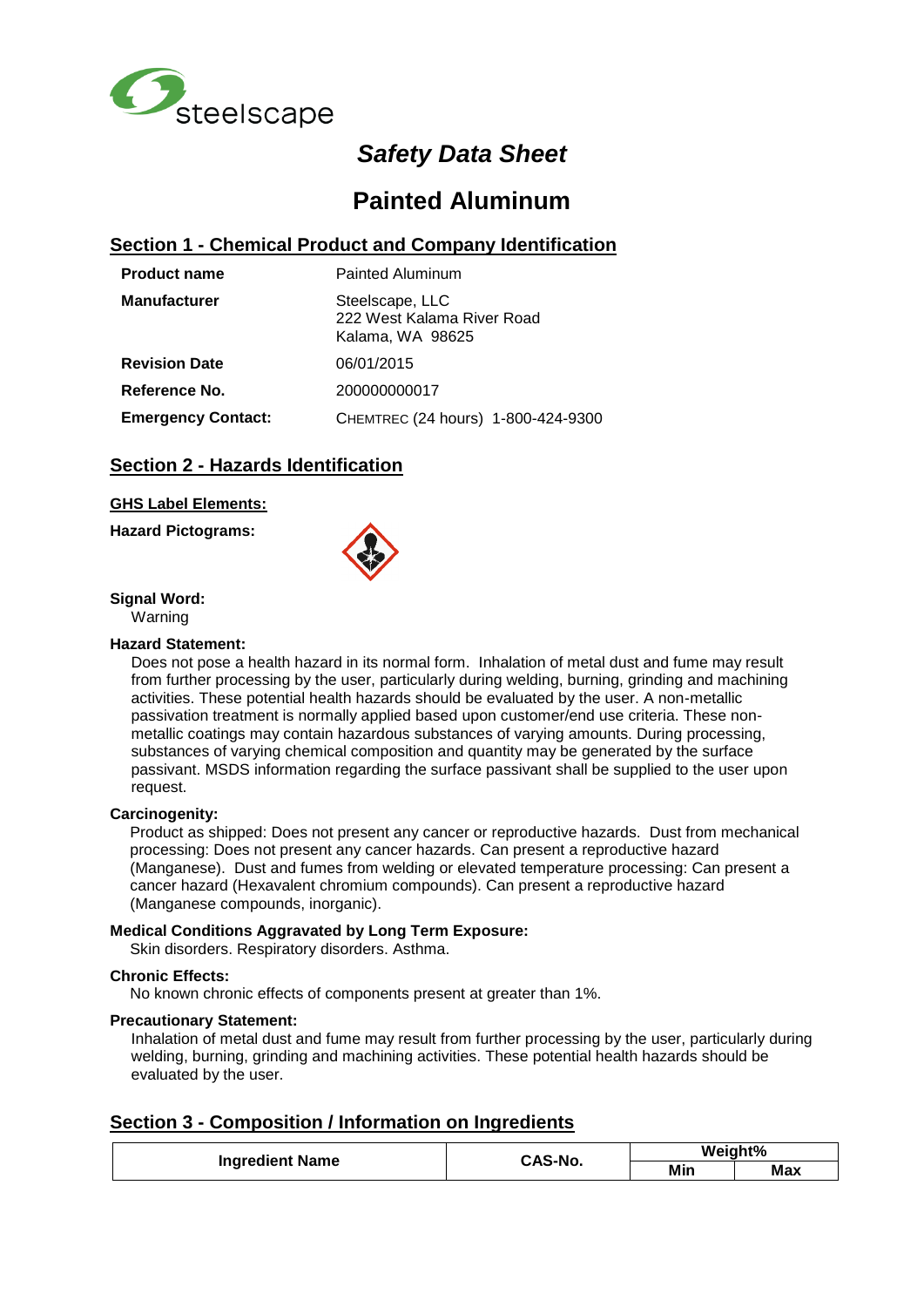| Aluminum                              | 7429-90-5 |          | 99.0 |
|---------------------------------------|-----------|----------|------|
| Manganese Compounds (as Mn)           | 7439-96-5 | 0.9      | 3.1  |
| Iron                                  | 7439-89-6 | 0.6      | 1.6  |
| Silicon                               | 7440-21-3 | 0.5      | 2.7  |
| TIN, metal, oxide & inorg - exc. SnHy | 7440-31-5 | 0        | 8.1  |
| Magnesium                             | 7439-95-4 | 0        | 3.1  |
| Nickel, Metal and Insoluble compounds | 7440-02-0 | 0        | 3.1  |
| (as Ni)                               |           |          |      |
| Silver                                | 7440-22-4 | 0        | 1.6  |
| Zinc (Reportable as a fume or dust)   | 7440-66-6 | $\Omega$ | 1.5  |
| Copper Dusts & Mists (as Cu)          | 7440-50-8 | $\Omega$ | 1.3  |
| Lead                                  | 7439-92-1 | $\Omega$ | 1.1  |
| Titanium                              | 7440-32-6 | 0        | 1.1  |
| Antimony & Compounds (as Sb)          | 7440-36-0 | $\Omega$ | 1.1  |
| Chromium (II) Compounds (as Cr)       | 7440-47-3 | 0        | 0.8  |

# **Section 4 - First Aid Measures**

### **Eye contact:**

Treat any foreign body in eye by flushing with large amounts of water. Seek medical attention immediately.

#### **Skin contact:**

Skin hazards are not expected. However, should dermatitis develop, affected area should be washed with mild soap and water. If irritation or other symptoms develop, seek medical attention. Precautions should be taken to protect against sharp steel edges. If the skin is abraded by handling, seek medical attention.

### **Ingestion:**

Ingestion hazards are not expected.

### **Inhalation:**

For treatment of overexposure to fumes and/or particulates, remove exposed individual to fresh air and seek medical attention. Administer artificial respiration or oxygen if breathing is difficult or has stopped.

### **Section 5 - Fire-Fighting Measures**

#### **Flammable Properties:**

Finely divided aluminum powder or dust may form explosive mixtures in air.

### **Flash Point:**

Not applicable.

### **Suitable Extinguishing Media:**

Do not use water or foam. Dry chemical recommended.

### **Unsuitable Extinguishing Media:**

DO NOT USE WATER OR FOAM.

### **Explosion Data Sensitivity to Mechanical Impact:**

None.

### **Sensitivity to Static Discharge:**

None.

#### **Specific Hazards Arising from the Chemical:**

 Molten aluminum in the presence of water is very unstable. Do not use water to extinguish where there is a possibility of molten aluminum being present. Finely divided aluminum will form explosive mixture in air.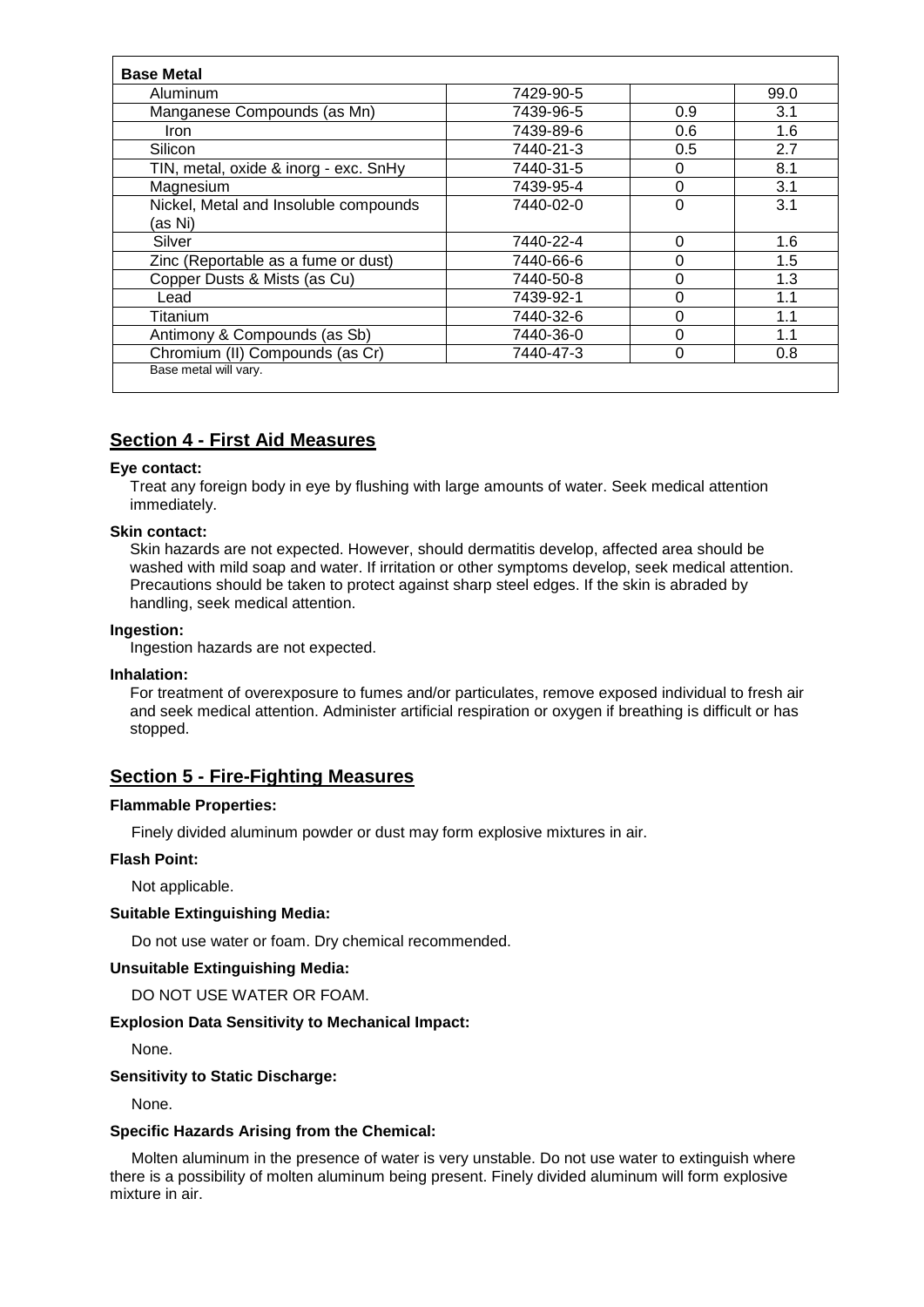### **Protective Equipment and Precautions for Firefighters:**

 As in any fire, wear self-contained breathing apparatus pressure-demand, MSHA/NIOSH (approved or equivalent) and full protective gear.

**NFPA** Health Hazard 1 Flammability 0 Stability 0 Physical and Chemical Hazards **HMIS** Health Hazard 1 Flammability 0 Stability 0 Personal Precautions

## **Section 6 - Accidental Release Measures**

Not applicable to this metal in its solid state. For spills involving finely divided particles, clean-up personnel should be protected against contact with eyes and skin. If material is in a dry state, avoid inhalation of dust. Fine, dry material should be removed by vacuuming or wet sweeping methods to prevent spreading of dust. Avoid using compressed air. Do not release into sewers or waterways. Collect material in appropriate, labeled containers for recovery or disposal in accordance with federal, state, and local regulations.

## **Section 7 - Handling and Storage**

Handle in accordance with good industrial hygiene and safety practice. Wear personal protective equipment. Avoid dust formation. Do not breathe vapors/dust. Do not touch cast aluminum metal or heated aluminum product without knowing metal temperature. Aluminum experiences no color change during heating. Contact with hot metal can cause skin and eye burns. Keep in a dry, cool and well-ventilated place.

### **Section 8 - Exposure Controls / Personal Protection**

### **Respiratory protection:**

NIOSH/MSHA approved dust and fume respirators should be used to avoid excessive inhalation of particulates. Appropriate respirator selection depends on the magnitude of exposure.

#### **Hand protection:**

Protective gloves should be worn as required for welding, burning or handling operations. If material is supplied with oil or other organic coating, wear protective gloves. However, do not continue to use gloves or work clothing that have become saturated with oil. Wash hands and any additional contact areas with soap and water or waterless hand cleaner.

### **Eye protection:**

Use safety glasses or goggles as required for welding, burning, sawing, brazing, grinding or machining operations.

### **Engineering measures:**

Local exhaust ventilation should be provided when welding, burning, sawing, brazing, grinding or machining to prevent excessive dust or fume exposure.

#### **Personal protection equipment:**

Operations with the potential for generating high concentrations of airborne particulates should be evaluated and controlled as necessary. Avoid breathing fumes and/or dust.

### **Section 9 - Physical and Chemical Properties**

**Physical State:** Solid **Physical State:** Solid **Water Solubility:** Insoluble **Appearance:** Thin sheet metal color, varies w/ topcoat used. **Other Solubilities:** N/A **Appearance:** Thin sheet metal color, varies w/ topcoat used. **Odor:** None **Vapor Pressure (mm Hg):** N/A **Freezing/Melting Point:** 915 - 1215° F<br> **Vapor Density (air = 1):** N/A **Freezing/Melting Point:** 915 - 1215° F **Vapor Density (air = 1):**  $N/A$  **Viscosity:**  $N/A$  **Viscosity:**  $N/A$  **Permula Weight:**  $N/A$  **Permula Weight:**  $N/A$ **Formula Weight: N/A Density:** 0.095 - 0.103 lbs/in^3 **Surface Tension:** N/A **Sp. Gravity(H2O = 1): N/A pH:** N/A **Evaporation Rate:** N/A

**Boiling point/range: N/A** 

### **Section 10 - Stability and Reactivity**

#### **Chemical Stabilibity:**

Stable under normal conditions of use, storage and transport.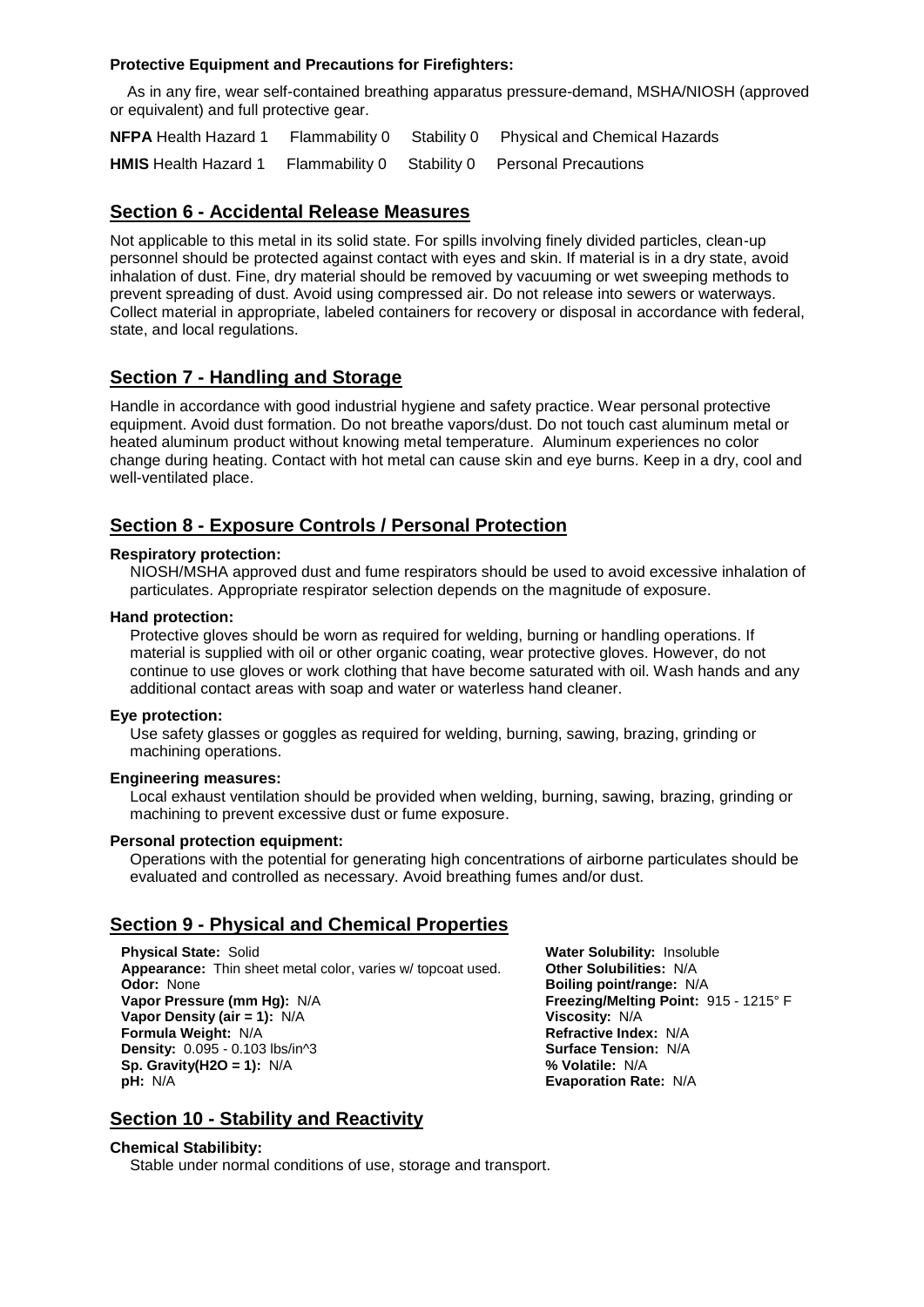### **Hazardous Conditions to Avoid:**

N/A

### **Incompatible Products:**

Acids. Alkalis. Hydroxides. Halogens.

#### **Conditions to Avoid:**

 Aluminum fines are attacked by strong acids and alkalis and by some halogenated organic compounds especially at elevated temperatures. Operations generating aluminum fines may produce hydrogen gas when exposed to moisture. Hydrogen gas is highly flammable and can accumulate in poorly ventilated areas.

### **Hazardous Decomposition Products:**

 Welding of aluminum alloys may generate carbon monoxide, carbon dioxide, ozone, and nitrogen oxides.

### **Hazardous Polymerization:**

Hazardous polymerization does not occur.

### **Section 11 - Toxicological Information**

| <b>Ingredient Name</b>                              | LD50 or LC50<br><b>Species /Route</b> | <b>OSHA PEL</b>                        | <b>ACGIH TLV(mg/m3)</b><br>(TWA unless specified)   |  |  |  |  |  |
|-----------------------------------------------------|---------------------------------------|----------------------------------------|-----------------------------------------------------|--|--|--|--|--|
| <b>Base Metal</b>                                   |                                       |                                        |                                                     |  |  |  |  |  |
| Aluminum                                            | No Information                        | 10 Total Dust<br>5 Respirable Fraction | 10 Metal Dust as Al                                 |  |  |  |  |  |
| Manganese<br>Compounds (as Mn)                      | rat/oral 9 mg/kg                      | 5 ceiling as Mn                        | 5 Dust as Mn<br>1 Fume as Mn<br>3 Fume as Mn (STEL) |  |  |  |  |  |
| Iron                                                | mouse/oral 5.4 mg/kg                  | 10 Iron Oxide Fume                     | 5 Iron Oxide Fume as Fe                             |  |  |  |  |  |
| Silicon                                             | No Information                        | 15 Total Dust<br>5 Respirable Fraction | 10 Total                                            |  |  |  |  |  |
| TIN, metal, oxide &<br>inorg - exc. SnHy            |                                       |                                        |                                                     |  |  |  |  |  |
| Magnesium                                           |                                       |                                        |                                                     |  |  |  |  |  |
| Nickel, Metal and<br>Insoluble compounds<br>(as Ni) |                                       |                                        |                                                     |  |  |  |  |  |
| Silver                                              |                                       |                                        |                                                     |  |  |  |  |  |
| Zinc (Reportable as a<br>fume or dust)              | No Information                        | 5 Fume as ZnO                          | 5 Fume as ZnO                                       |  |  |  |  |  |
| Copper Dusts &<br>Mists (as Cu)                     |                                       |                                        |                                                     |  |  |  |  |  |
| Lead                                                |                                       |                                        |                                                     |  |  |  |  |  |
| Titanium                                            |                                       |                                        |                                                     |  |  |  |  |  |
| Antimony &<br>Compounds (as Sb)                     | No Information                        | .5 TWA                                 | .5 TWA                                              |  |  |  |  |  |
| Chromium (II)<br>Compounds (as Cr)                  |                                       |                                        |                                                     |  |  |  |  |  |

# **Section 12 - Ecological Information**

No data available for product as a whole. However, individual components have been found to be toxic to the environment. Metal dusts may migrate into soil and groundwater and be ingested by wildlife. Lead can be bioaccumulated in plants and water organisms, especially shellfish.